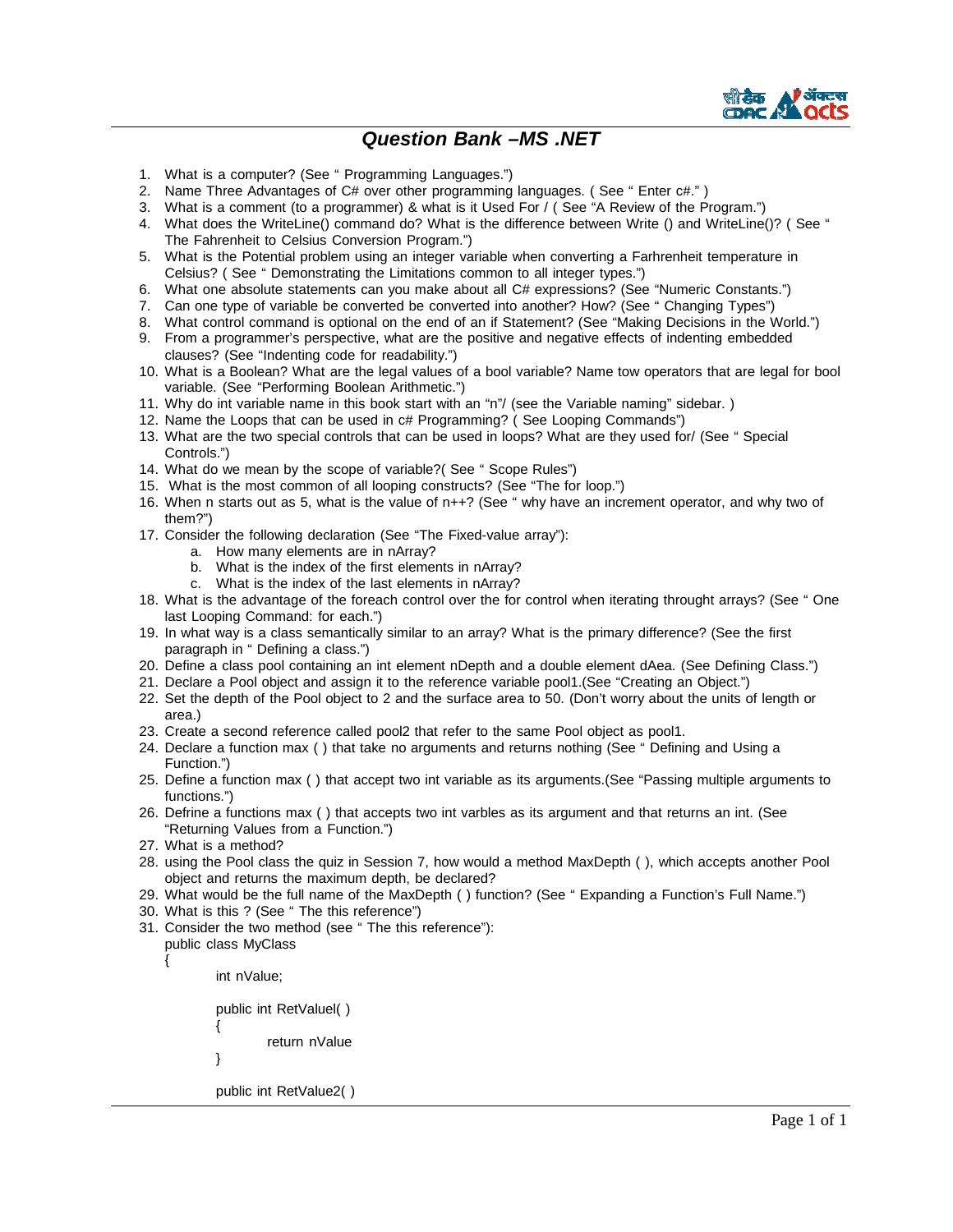

## *ACTS National Resource Center, Pune Question Bank –MS .NET*

return this.nvalue;

}

{

}

Is there any difference between the tow methods?

- 32. What is the difference between an instance member and a class member?
- 33. What keyword is used to declare a class member? (See "Class Members")
- 34. What keyword is used to declare a class member? (See " Creating a class member.")
- 35. What is the class type of my name?(See "Operating on a String")
- 36. What would the call string. Compare ("mystring", "mystring") return?(See "Manipulating a string as an object.")
- 37. What are the Trim ( ) and Pad Method used for? (See Using the Concatenate methods.")
- 38. What are the String. Format ( ) controls used for? (See "String Format Controls.")
- 39. What is the purpose of the length property? (See "Review of Simple Arrays")
- 40. What is the type of an array of int object? (See the function InitArray ( ) in the "Passing an Array to a Function" section)
- 41. What is the purpose of the array of strings passed to Main ( )? (See " Passing an Array to a Function.")
- 42. How can a DOS program be executed under windows? (See " Executing a Command line program from a command prompt window.")
- 43. What is a jagged matrix (See The jagged matrix.")
- 44. Describe the difference between the way in which the objected programmer and the functional programmer see the world. (See " Functional nachos.")
- 45. Why use the object-oriented programming technique? (See "Why classify Objects in Software? ")
- 46. Why do I say that Saving Account is a type of BankAccounts? (See " The IS\_A relationship.")
- 47. What is the relations between a TV and a picture tube? (See" When to IS\_A and When to HAS\_A.")
- 48. What is the is command for? (See "Avoiding invalid conversion using the is keywords.")
- 49. What is polymorphism? (See the introduction to this session)
- 50. How do you hide a base class member? (See hiding Base class Methods in the Subclass.")
- 51. How do you access a hidden member from within the class? (See "Accessing a hidden method from another class.")
- 52. How do you access a hidden member form another class? (See " Accessing a hidden method from another class.")
- 53. What is the purpose of the abstract keyword? (See " The Abstract BankAccount.")
- 54. What is the overriding property of an abstract class? (See "The Anstract BankAccount.")
- 55. What is a property?
- 56. What is another name for a static member? Why? (See "Static Properties)
- 57. What is virtual property? (See " Virtual properties.")
- 58. What is a constructor used for? (See "The C#-Provided Constructor.")
- 59. What is the default constructor? (See "The Default Constructor.")
- 60. How do your initialize an object with an external Init function? (See " Initializing an Object Using an External Init Function.")
- 61. How do your initialize an object with an internal Init function? (See " Initializing an Object Using an External Init Function.")
- 62. How do you get an object to initialize itself? (See "Initializing an object Directly.")
- 63. How can a single class have more than one constructor? How does the program differentiate among constructors? (See "Multiple Constructors.")
- 64. Why do such a thing? (See "Multiple Constructors.")
- 65. How do you avoid duplication in constructors? (See "Avoiding Duplication Among Constructors.")
- 66. Are constructors inherited? (See "Invoking the Default Base Class Constructor.")
- 67. How do you pass arguments to the base class constructor? (See "Passing Arguments to the Base Class Constructor.")
- 68. What is the destructor? (See "The Destructor"
- 69. Why divide a program into more than one file? (See the introductory paragraphs.)
- 70. What is a namespace? (See " Declaring a namespace.")
- 71. What are the five access control keywords? (See "Namespaces and Class Access.")
- 72. Why do we need error handling? (See " Why do you Need a New Error Mechanism?")